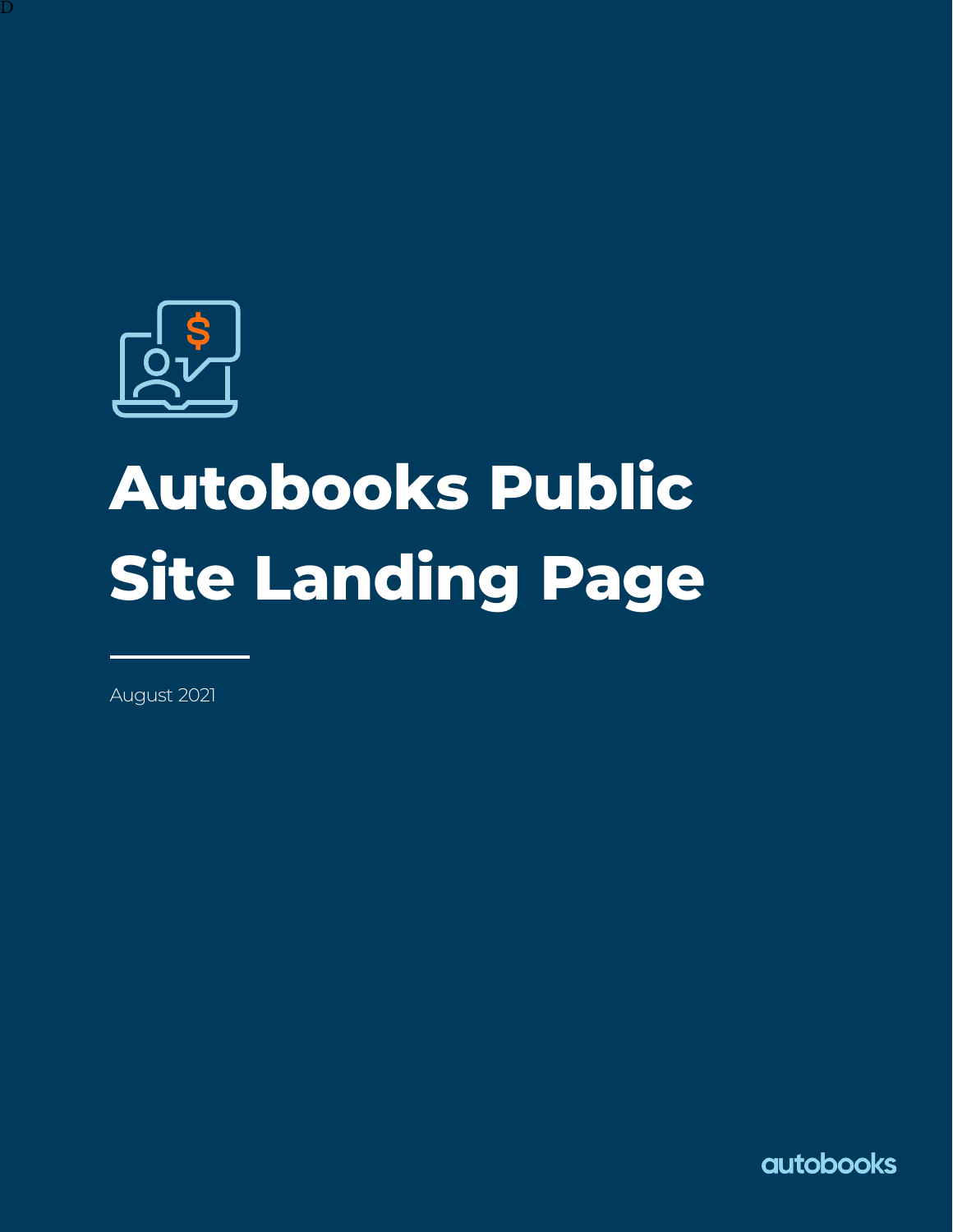# **Autobooks Public Site Landing Page**

As part of the playbook install for our partners, Autobooks provides a plug and play solution to launch a page on our partners' public marketing sites. This page describes the Autobooks product, some of its benefits, and even allows a visitor to send themselves a test invoice and book themselves for a one on one tour of the product.

# Branding

The public marketing page is branded in a way to match your institution's site without further changes.

# Sample Page

#### 1. View the page itself below

#### a. [Stock public site landing page](https://info.autobooks.co/fi_lp_vanilla?natId=%7b%7b)

b. Note: your Autobooks implementation team will provide a unique instance of the iFrame for your institution. This provides performance tracking specifically tied to your institution's market.

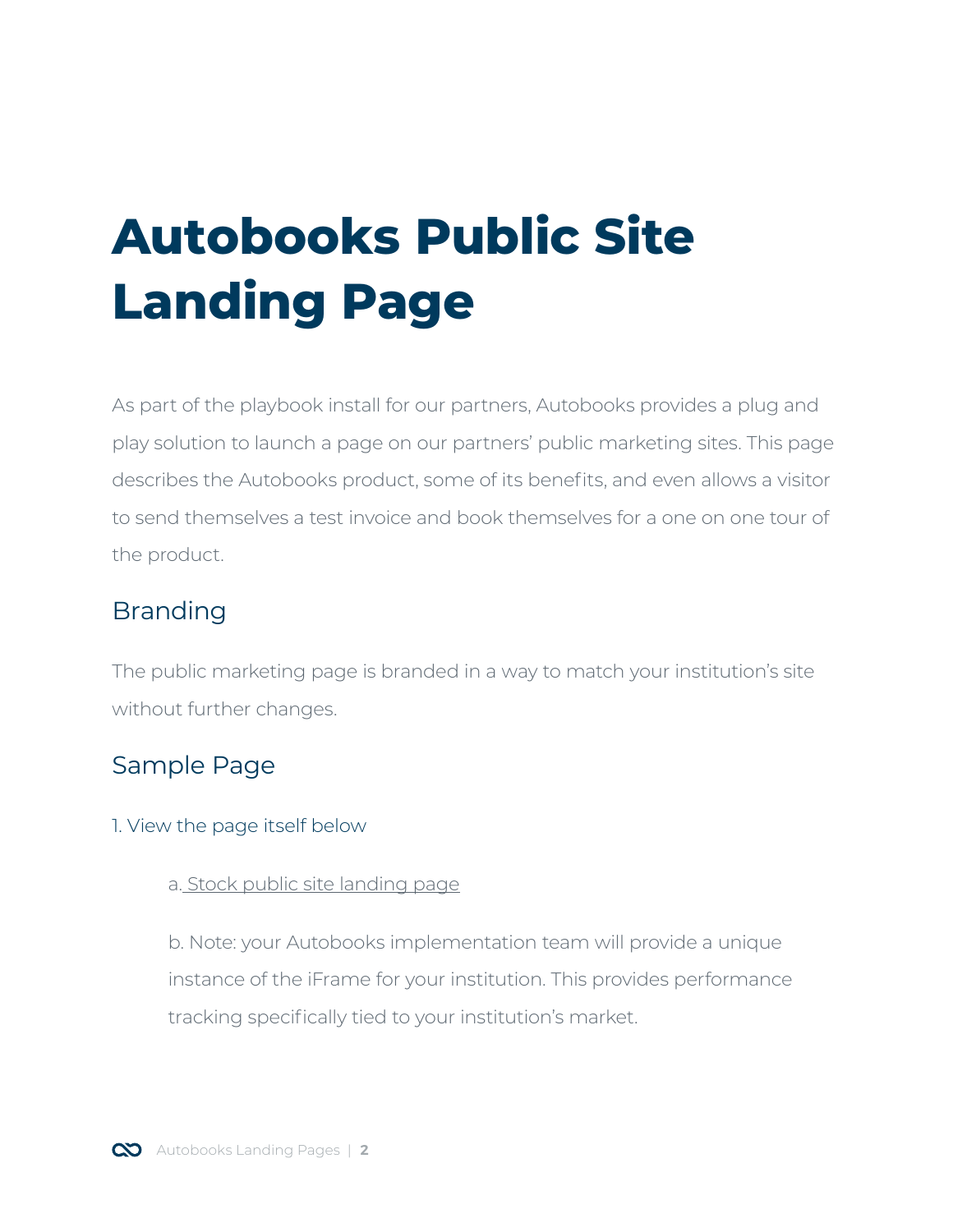## Sample Page

- 2. View other institutions with the page deployed below
	- a. [Broadway Bank](https://broadway.bank/autobooks)
	- b. [Provident Bank](https://www.provident.bank/autobooks)
	- c. [Community Choice Credit Union](https://www.communitychoicecu.com/autobooks/)

### Implementation

a. Obtaining your institution's unique page

i. Once the contract is executed, the Autobooks team will spin up your institution's Autobooks instance. Once the product instance has been created, the Autobooks system will generate a unique landing page. The Autobooks team will share this unique landing page within a code snippet for easy implementation.

b. Installing your unique landing page

i. To implement the landing page using the code snippet, simply copy the full code snippet and paste it into a blank page within your site's CMS. Once pasted, the snippet will Automatically populate all the content and assets shown on the pages above.